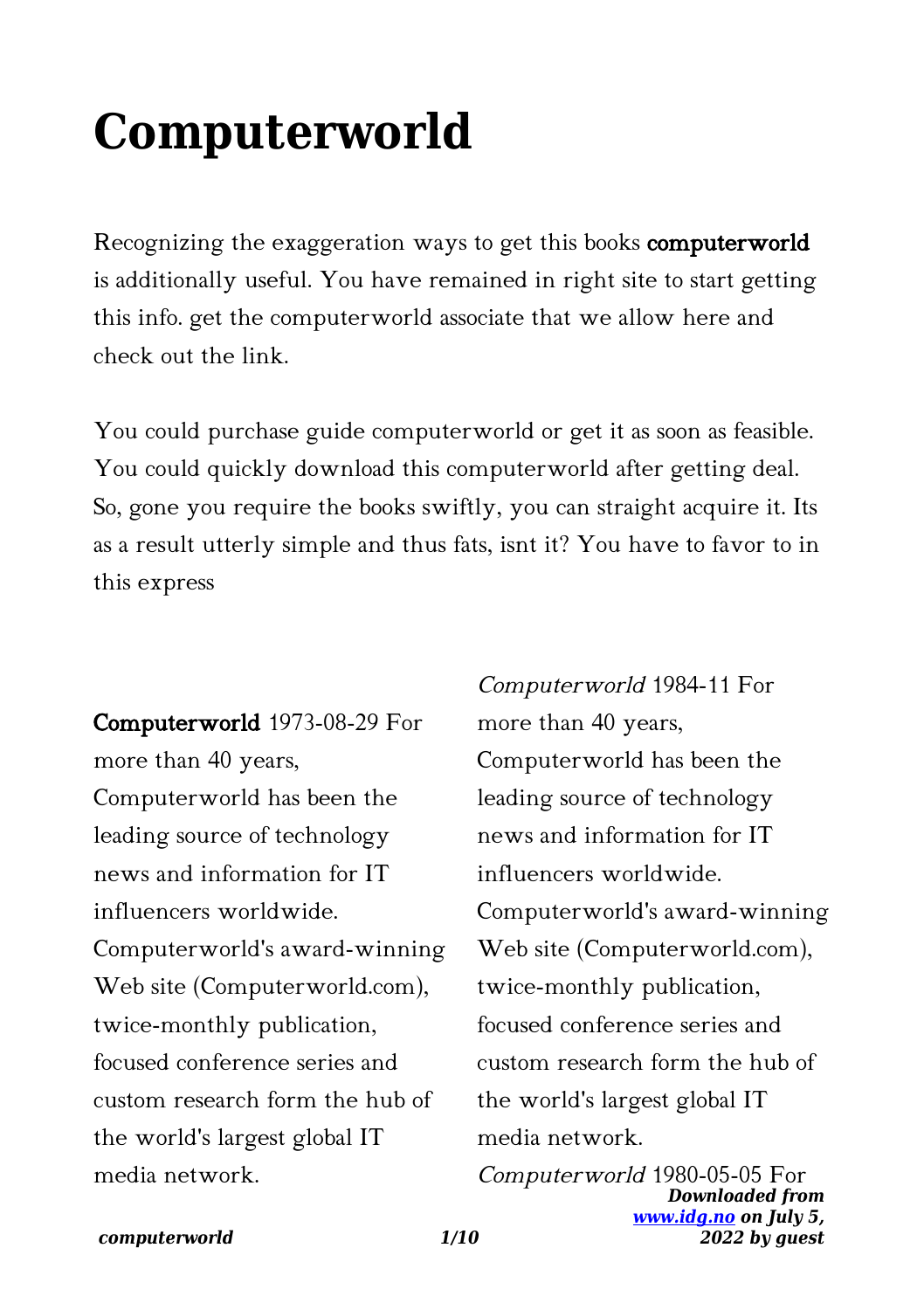more than 40 years, Computerworld has been the leading source of technology news and information for IT influencers worldwide. Computerworld's award-winning Web site (Computerworld.com), twice-monthly publication, focused conference series and custom research form the hub of the world's largest global IT media network.

Computerworld 2001-12-10 For more than 40 years, Computerworld has been the leading source of technology news and information for IT influencers worldwide. Computerworld's award-winning Web site (Computerworld.com), twice-monthly publication, focused conference series and custom research form the hub of the world's largest global IT media network. Computerworld 1993-08-23 For more than 40 years, Computerworld has been the leading source of technology

news and information for IT influencers worldwide. Computerworld's award-winning Web site (Computerworld.com), twice-monthly publication, focused conference series and custom research form the hub of the world's largest global IT media network.

Computerworld 1986-01-13 For more than 40 years, Computerworld has been the leading source of technology news and information for IT influencers worldwide. Computerworld's award-winning Web site (Computerworld.com), twice-monthly publication, focused conference series and custom research form the hub of the world's largest global IT media network. Computerworld 1999-01-25 For more than 40 years, Computerworld has been the leading source of technology news and information for IT influencers worldwide.

*Downloaded from [www.idg.no](http://www.idg.no) on July 5, 2022 by guest* Computerworld's award-winning

*computerworld 2/10*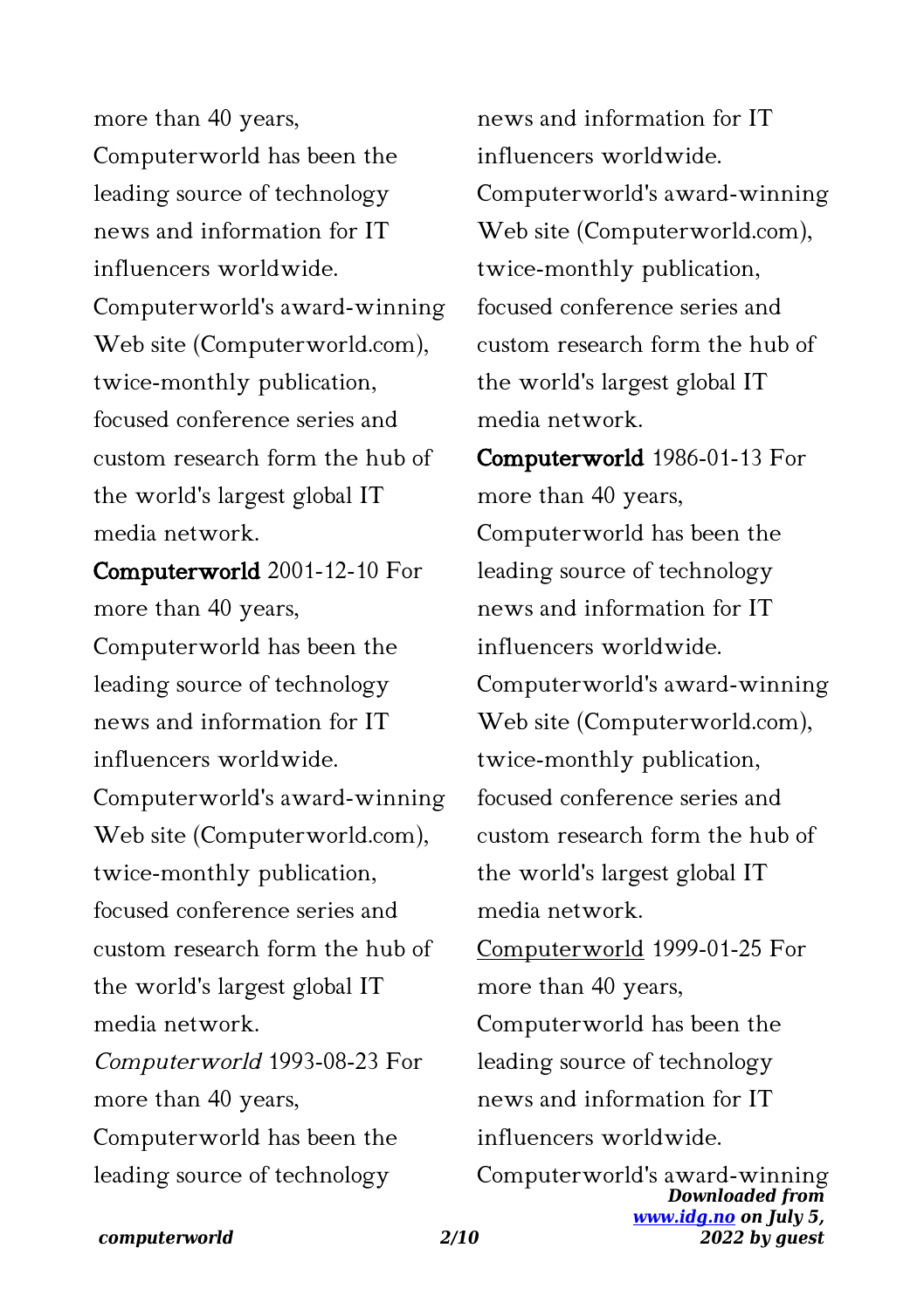Web site (Computerworld.com), twice-monthly publication, focused conference series and custom research form the hub of the world's largest global IT media network.

Computerworld 1975-09-10 For more than 40 years, Computerworld has been the leading source of technology news and information for IT influencers worldwide. Computerworld's award-winning Web site (Computerworld.com), twice-monthly publication, focused conference series and custom research form the hub of the world's largest global IT media network.

Computerworld 1984-05-21 For more than 40 years, Computerworld has been the leading source of technology news and information for IT influencers worldwide. Computerworld's award-winning Web site (Computerworld.com), twice-monthly publication, focused conference series and

custom research form the hub of the world's largest global IT media network.

Computerworld 1981-10-26 For more than 40 years, Computerworld has been the leading source of technology news and information for IT influencers worldwide. Computerworld's award-winning Web site (Computerworld.com), twice-monthly publication, focused conference series and custom research form the hub of the world's largest global IT media network. Computerworld 1993-11-01 For more than 40 years, Computerworld has been the leading source of technology news and information for IT influencers worldwide. Computerworld's award-winning Web site (Computerworld.com), twice-monthly publication, focused conference series and custom research form the hub of the world's largest global IT media network.

*Downloaded from [www.idg.no](http://www.idg.no) on July 5, 2022 by guest*

### *computerworld 3/10*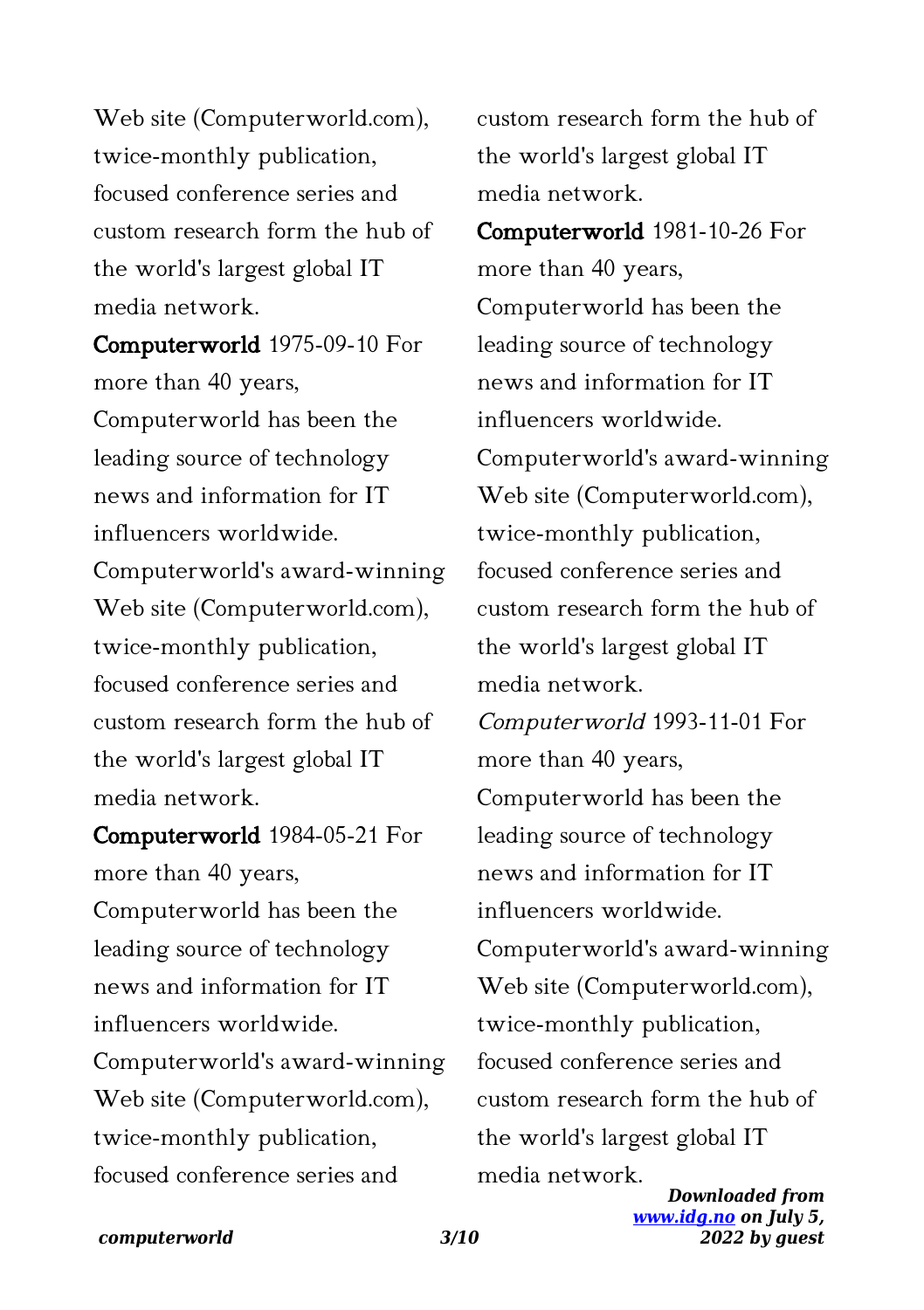Computerworld 1980-10-20 For more than 40 years, Computerworld has been the leading source of technology news and information for IT influencers worldwide. Computerworld's award-winning Web site (Computerworld.com), twice-monthly publication, focused conference series and custom research form the hub of the world's largest global IT media network.

Computerworld Alfred Elton Van Vogt 1983 Computerworld 1978-04-17 For more than 40 years, Computerworld has been the leading source of technology news and information for IT influencers worldwide. Computerworld's award-winning Web site (Computerworld.com), twice-monthly publication, focused conference series and custom research form the hub of the world's largest global IT media network. Computerworld 1985-07-22 For

more than 40 years, Computerworld has been the leading source of technology news and information for IT influencers worldwide. Computerworld's award-winning Web site (Computerworld.com), twice-monthly publication, focused conference series and custom research form the hub of the world's largest global IT media network.

Computerworld 1983-04-11 For more than 40 years, Computerworld has been the leading source of technology news and information for IT influencers worldwide. Computerworld's award-winning Web site (Computerworld.com), twice-monthly publication, focused conference series and custom research form the hub of the world's largest global IT media network.

Computerworld 1985-03-25 For more than 40 years, Computerworld has been the leading source of technology

*Downloaded from [www.idg.no](http://www.idg.no) on July 5, 2022 by guest*

#### *computerworld 4/10*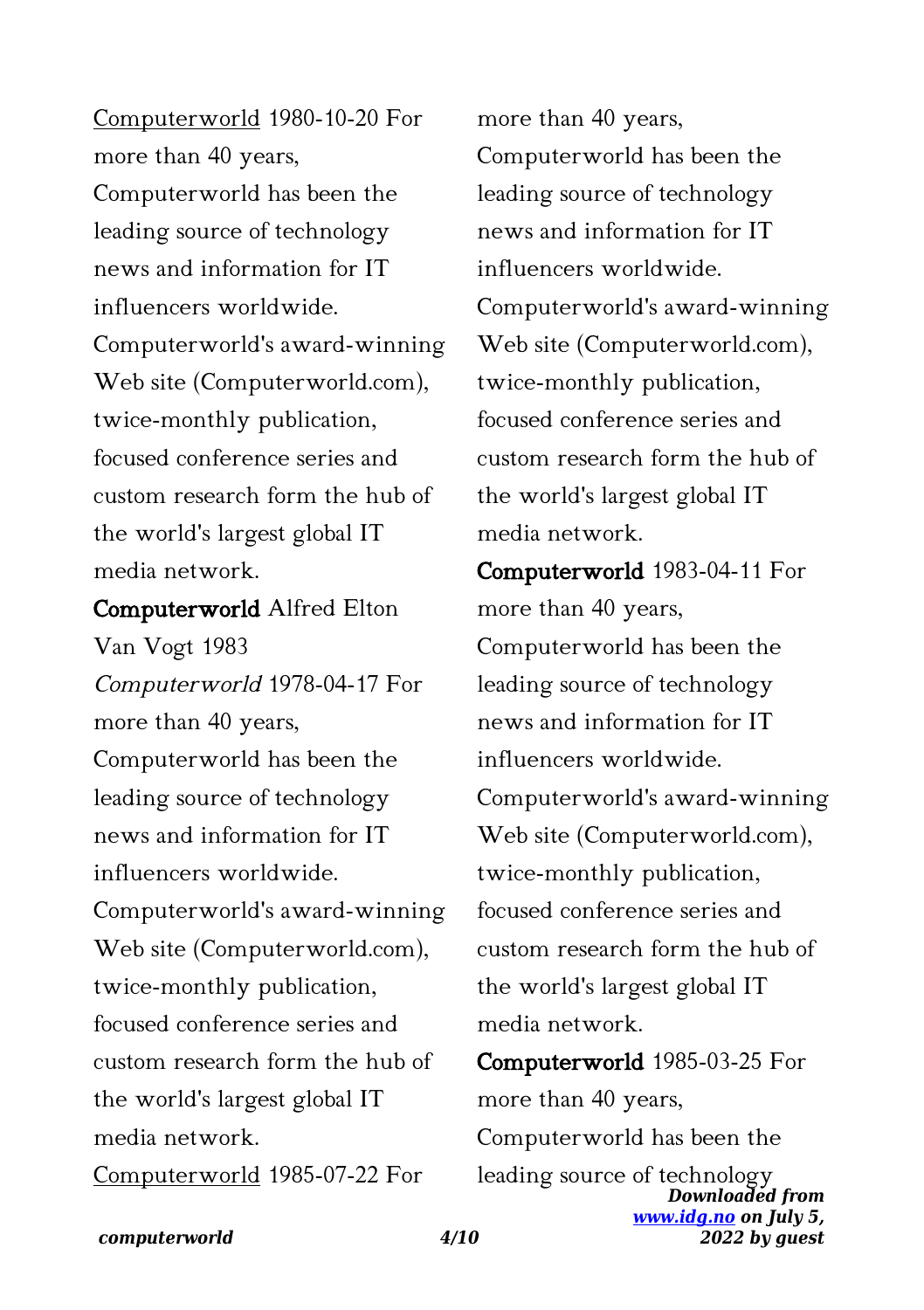news and information for IT influencers worldwide. Computerworld's award-winning Web site (Computerworld.com), twice-monthly publication, focused conference series and custom research form the hub of the world's largest global IT media network.

Computerworld 1987-03-02 For more than 40 years, Computerworld has been the leading source of technology news and information for IT influencers worldwide. Computerworld's award-winning Web site (Computerworld.com), twice-monthly publication, focused conference series and custom research form the hub of the world's largest global IT media network.

Computerworld 1996-09-09 For more than 40 years, Computerworld has been the leading source of technology news and information for IT influencers worldwide. Computerworld's award-winning Web site (Computerworld.com), twice-monthly publication, focused conference series and custom research form the hub of the world's largest global IT media network.

*Downloaded from [www.idg.no](http://www.idg.no) on July 5,* Computerworld 1985-09-30 For more than 40 years, Computerworld has been the leading source of technology news and information for IT influencers worldwide. Computerworld's award-winning Web site (Computerworld.com), twice-monthly publication, focused conference series and custom research form the hub of the world's largest global IT media network. Computerworld 1993-06-21 For more than 40 years, Computerworld has been the leading source of technology news and information for IT influencers worldwide. Computerworld's award-winning Web site (Computerworld.com), twice-monthly publication, focused conference series and

*2022 by guest*

*computerworld 5/10*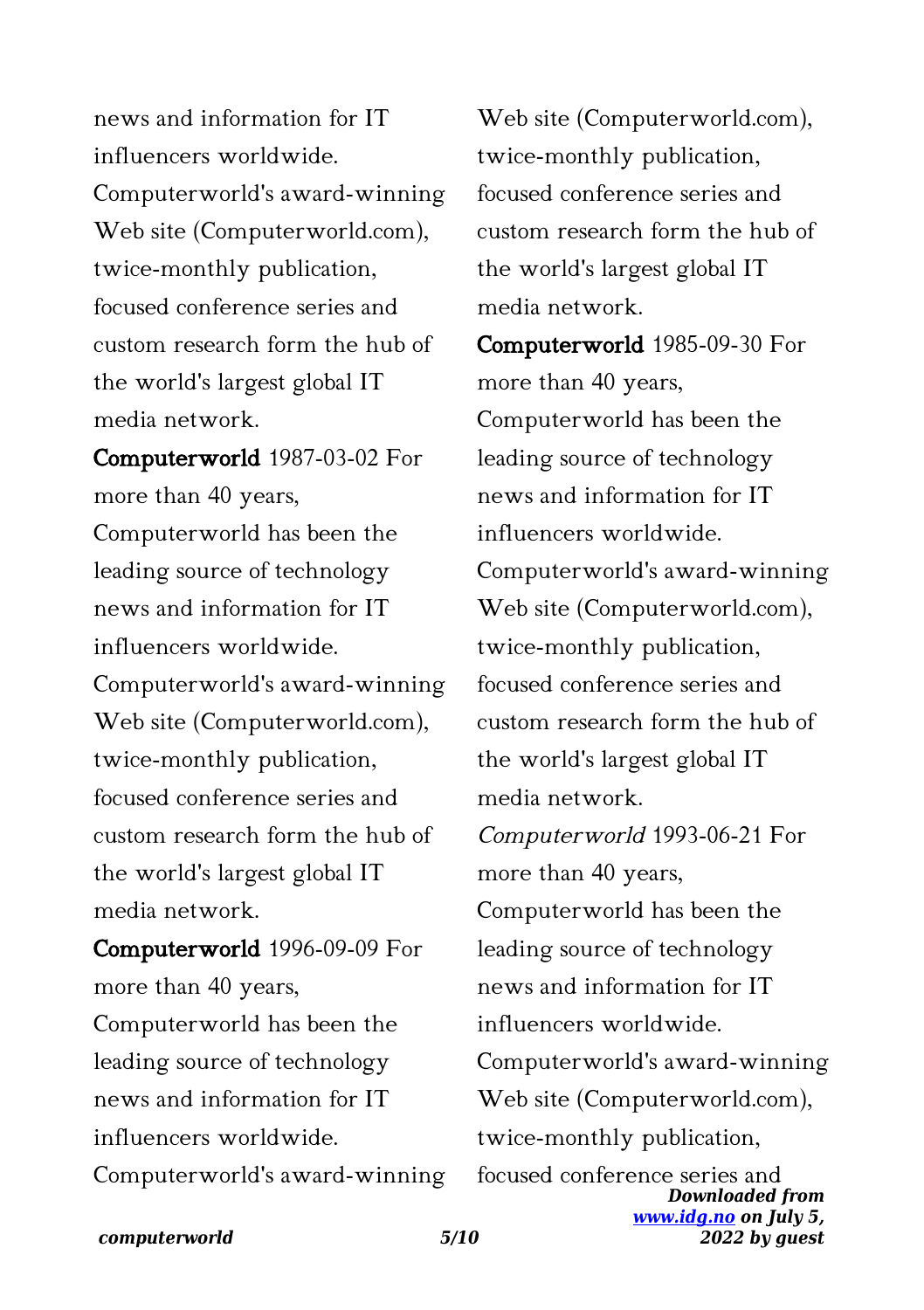custom research form the hub of the world's largest global IT media network. Computerworld 2000-03-06 For more than 40 years, Computerworld has been the leading source of technology news and information for IT influencers worldwide. Computerworld's award-winning Web site (Computerworld.com), twice-monthly publication, focused conference series and custom research form the hub of the world's largest global IT media network.

Computerworld 1985-04-22 For more than 40 years, Computerworld has been the leading source of technology news and information for IT influencers worldwide. Computerworld's award-winning Web site (Computerworld.com), twice-monthly publication, focused conference series and custom research form the hub of the world's largest global IT media network.

Computerworld 1980-12 For more than 40 years, Computerworld has been the leading source of technology news and information for IT influencers worldwide. Computerworld's award-winning Web site (Computerworld.com), twice-monthly publication, focused conference series and custom research form the hub of the world's largest global IT media network.

Computerworld 1988-02-08 For more than 40 years, Computerworld has been the leading source of technology news and information for IT influencers worldwide. Computerworld's award-winning Web site (Computerworld.com), twice-monthly publication, focused conference series and custom research form the hub of the world's largest global IT media network.

Computerworld 1977-09-26 For more than 40 years,

*Downloaded from [www.idg.no](http://www.idg.no) on July 5, 2022 by guest* Computerworld has been the

# *computerworld 6/10*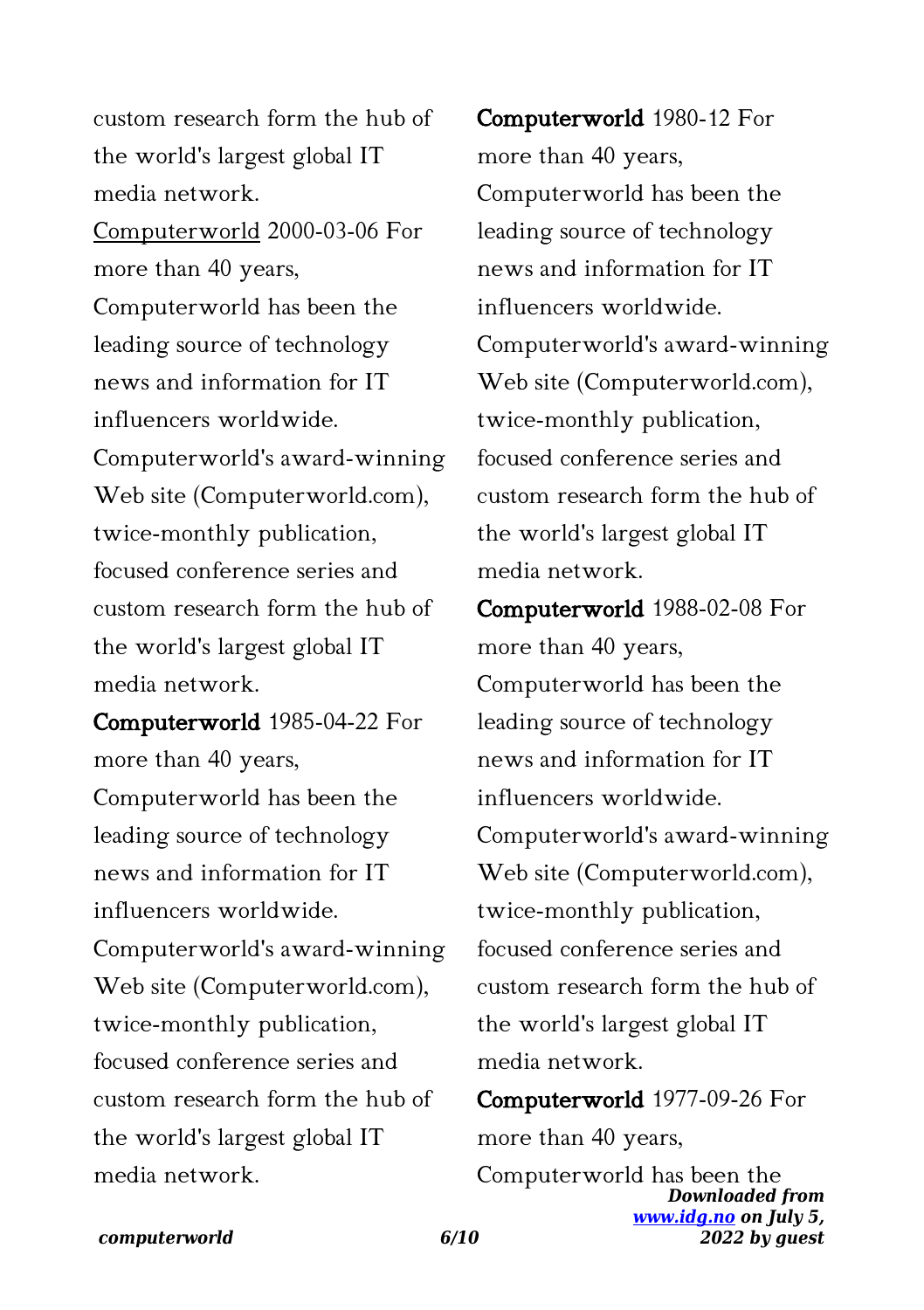leading source of technology news and information for IT influencers worldwide. Computerworld's award-winning Web site (Computerworld.com), twice-monthly publication, focused conference series and custom research form the hub of the world's largest global IT media network.

Computerworld 1988 For more than 40 years, Computerworld has been the leading source of technology news and information for IT influencers worldwide. Computerworld's award-winning Web site (Computerworld.com), twice-monthly publication, focused conference series and custom research form the hub of the world's largest global IT media network. Computerworld 1982-06-07 For more than 40 years, Computerworld has been the leading source of technology news and information for IT influencers worldwide.

Computerworld's award-winning

Web site (Computerworld.com), twice-monthly publication, focused conference series and custom research form the hub of the world's largest global IT media network.

*Downloaded from [www.idg.no](http://www.idg.no) on July 5,* Computerworld 2000-05-22 For more than 40 years, Computerworld has been the leading source of technology news and information for IT influencers worldwide. Computerworld's award-winning Web site (Computerworld.com), twice-monthly publication, focused conference series and custom research form the hub of the world's largest global IT media network. Computerworld 1994-01-24 For more than 40 years, Computerworld has been the leading source of technology news and information for IT influencers worldwide. Computerworld's award-winning Web site (Computerworld.com), twice-monthly publication, focused conference series and

*2022 by guest*

*computerworld 7/10*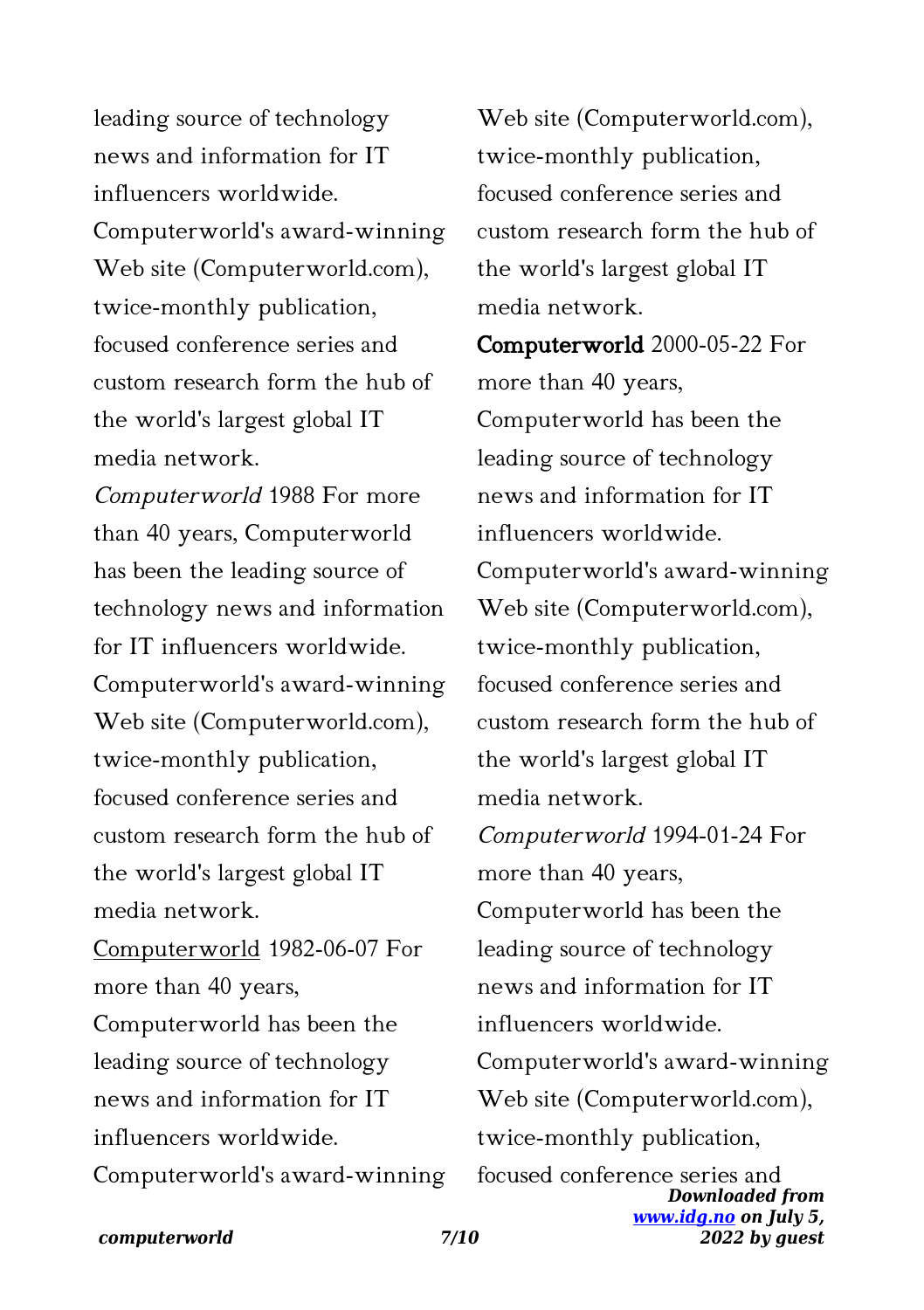custom research form the hub of the world's largest global IT media network. Computerworld 1998-11-30 For more than 40 years, Computerworld has been the leading source of technology news and information for IT influencers worldwide. Computerworld's award-winning Web site (Computerworld.com), twice-monthly publication, focused conference series and custom research form the hub of the world's largest global IT media network. Computerworld 1984-12-24 For more than 40 years, Computerworld has been the leading source of technology news and information for IT influencers worldwide. Computerworld's award-winning Web site (Computerworld.com), twice-monthly publication, focused conference series and custom research form the hub of the world's largest global IT media network.

Computerworld 1986-10-27 For more than 40 years, Computerworld has been the leading source of technology news and information for IT influencers worldwide. Computerworld's award-winning Web site (Computerworld.com), twice-monthly publication, focused conference series and custom research form the hub of the world's largest global IT media network. Computerworld 1976-12-20 For more than 40 years, Computerworld has been the leading source of technology news and information for IT influencers worldwide. Computerworld's award-winning Web site (Computerworld.com), twice-monthly publication, focused conference series and custom research form the hub of the world's largest global IT media network.

Computerworld 1982-03-15 For more than 40 years,

*Downloaded from [www.idg.no](http://www.idg.no) on July 5, 2022 by guest* Computerworld has been the

## *computerworld 8/10*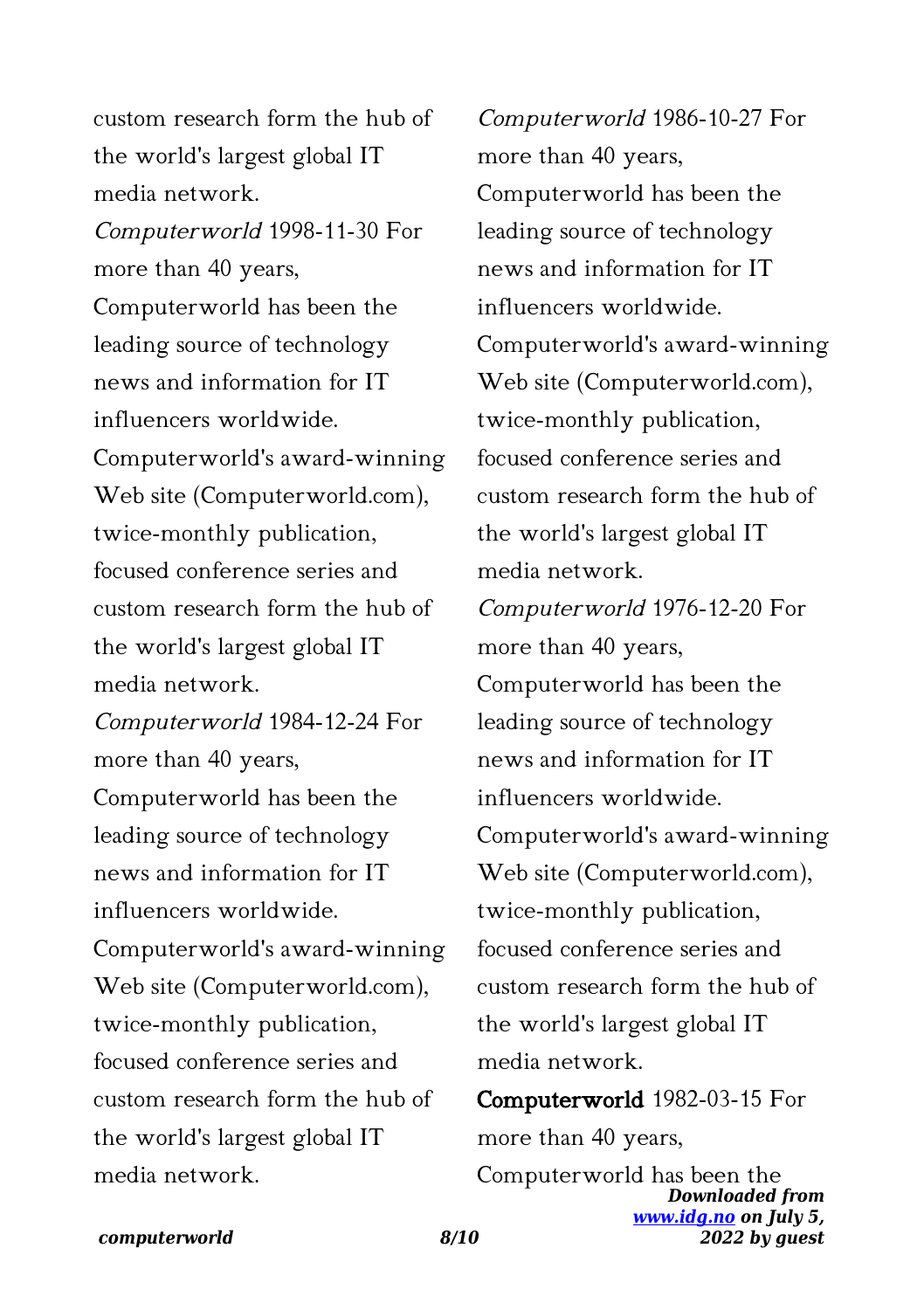leading source of technology news and information for IT influencers worldwide. Computerworld's award-winning Web site (Computerworld.com), twice-monthly publication, focused conference series and custom research form the hub of the world's largest global IT media network.

Computerworld 1983-07-11 For more than 40 years, Computerworld has been the leading source of technology news and information for IT influencers worldwide. Computerworld's award-winning Web site (Computerworld.com), twice-monthly publication, focused conference series and custom research form the hub of the world's largest global IT media network.

Computerworld 1999-08-16 For more than 40 years, Computerworld has been the leading source of technology news and information for IT influencers worldwide.

Computerworld's award-winning Web site (Computerworld.com), twice-monthly publication, focused conference series and custom research form the hub of the world's largest global IT media network. Computerworld 1985-10-07 For more than 40 years, Computerworld has been the leading source of technology news and information for IT influencers worldwide. Computerworld's award-winning Web site (Computerworld.com), twice-monthly publication, focused conference series and custom research form the hub of the world's largest global IT media network.

*Downloaded from [www.idg.no](http://www.idg.no) on July 5,* Computerworld 2000-04-03 For more than 40 years, Computerworld has been the leading source of technology news and information for IT influencers worldwide. Computerworld's award-winning Web site (Computerworld.com), twice-monthly publication,

*2022 by guest*